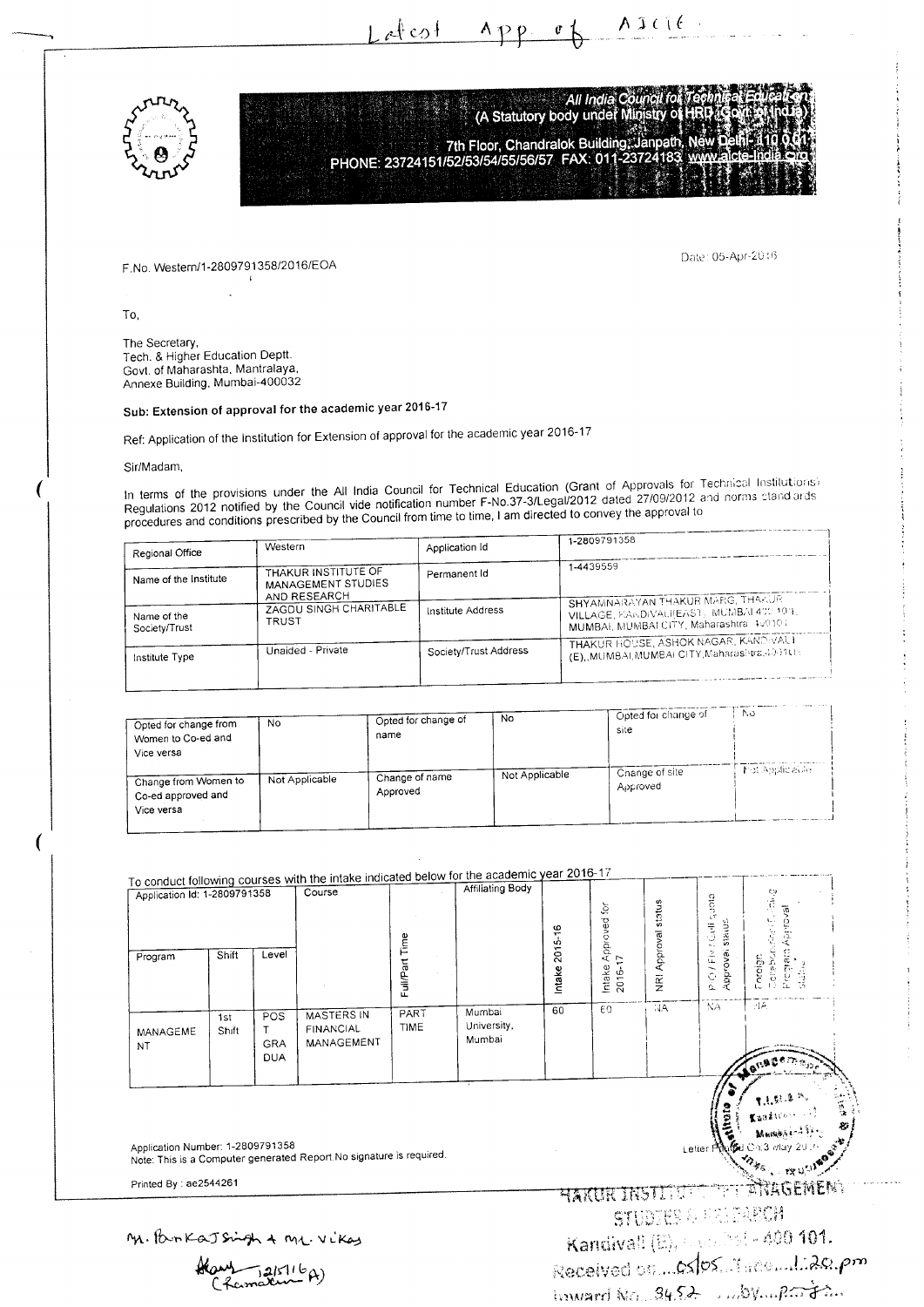

 $\overline{ }$ 

All India Council for Techn<br>(A Statutory body under Ministry of HRD,

7th Floor, Chandralok Building, Janpath, New Delh<br>PHONE: 23724151/52/53/54/55/56/57 FAX: 011-23724183 www.aicle

|                              |              | TE                                                        |                                                                                           |                            |                                 |                 |                 |           |           |           |
|------------------------------|--------------|-----------------------------------------------------------|-------------------------------------------------------------------------------------------|----------------------------|---------------------------------|-----------------|-----------------|-----------|-----------|-----------|
|                              |              | $\pmb{\downarrow}$                                        |                                                                                           |                            |                                 |                 |                 |           |           |           |
| <b>MANAGEME</b><br>NT.       | 1st<br>Shift | POS<br>T.<br>GRA<br><b>DUA</b><br><b>TE</b>               | <b>MASTERS IN</b><br><b>HUMAN</b><br><b>RESOURCE</b><br>DEVELOPMEN<br>T AND<br>MANAGEMENT | PART<br><b>TIME</b>        | Mumbai<br>University,<br>Mumbai | $\overline{30}$ | 30 <sup>°</sup> | <b>NA</b> | NA        | <b>NA</b> |
| MANAGEME<br>NT               | 1st<br>Shift | POS<br>T.<br>GRA<br><b>DUA</b><br><b>TE</b>               | <b>MASTERS IN</b><br><b>INFORMATION</b><br>MANAGEMENT                                     | PART<br>TIME               | Mumbai<br>University,<br>Mumbai | 60              | 60              | <b>NA</b> | <b>NA</b> | <b>NA</b> |
| <b>MANAGEME</b><br><b>NT</b> | 1st<br>Shift | POS<br>T<br><b>GRA</b><br><b>DUA</b><br>TE                | <b>MASTERS IN</b><br>MANAGEMENT<br><b>STUDIES</b>                                         | <b>FULL</b><br><b>TIME</b> | Mumbai<br>University,<br>Mumbai | 120             | 120             | <b>NA</b> | <b>NA</b> | <b>NA</b> |
| MANAGEME<br><b>NT</b>        | 1st<br>Shift | POS<br>T.<br><b>GRA</b><br><b>DUA</b><br>TE               | <b>MASTERS IN</b><br><b>MARKETING</b><br>MANAGEMENT                                       | PART<br><b>TIME</b>        | Mumbai<br>University,<br>Mumbai | 60              | 60              | <b>NA</b> | <b>NA</b> | <b>NA</b> |
| MANAGEME<br>NT               | 1st<br>Shift | POS<br>Τ<br>GRA<br>DUA<br><b>TE</b><br>DIPL<br><b>OMA</b> | POST<br><b>GRADUATE</b><br>DIPLOMA IN<br>MANAGEMENT                                       | <b>FULL</b><br><b>TIME</b> | None,                           | 120             | 120             | <b>NA</b> | <b>NA</b> | NA        |

The above mentioned approval is subject to the condition that THAKUR INSTITUTE OF MANAGEMENT STUDIES AND RESEARCH shall follow and adhere to the Regulations, guidelines and directions issued by AICTE from time to time and the undertaking / affidavit given by the institution along with the application submitted by the institution on portal.

In case of any differences in content in this Computer generated Extension of Approval Letter, the content/information as approved by the Executive Council / General Council as available on the record of AICTE shall be final and binding.

Strict compliance of Anti-Ragging Regulation:- Approval is subject to strict compliance of provisions made in AICTE Regulation notified vide F. No. 37-3/Legal/AICTE/2009 dated July 1, 2009 for Prevention and Prohibition of Ragging in Technical Institutions. In case Institution fails to take adequate steps to Prevent Ragging or fails to act in accordance with AICTE Regulation or fails to punish perpetrators or incidents of Ragging, it will be liable to take any action as defined under clause 9(4) of the said Reguiation.

## Note: Validity of the course details may be verified at www.aicte-india.org

Copy to:

Application Number: 1-2809791 358 Note: This is a Computer generated Report.No signature is required Printed By : ae2544261



Dr. Avinash S Pant Vice - Chairman, AICTE

Page 2 of 3 Letter Printed On:3 May 2016